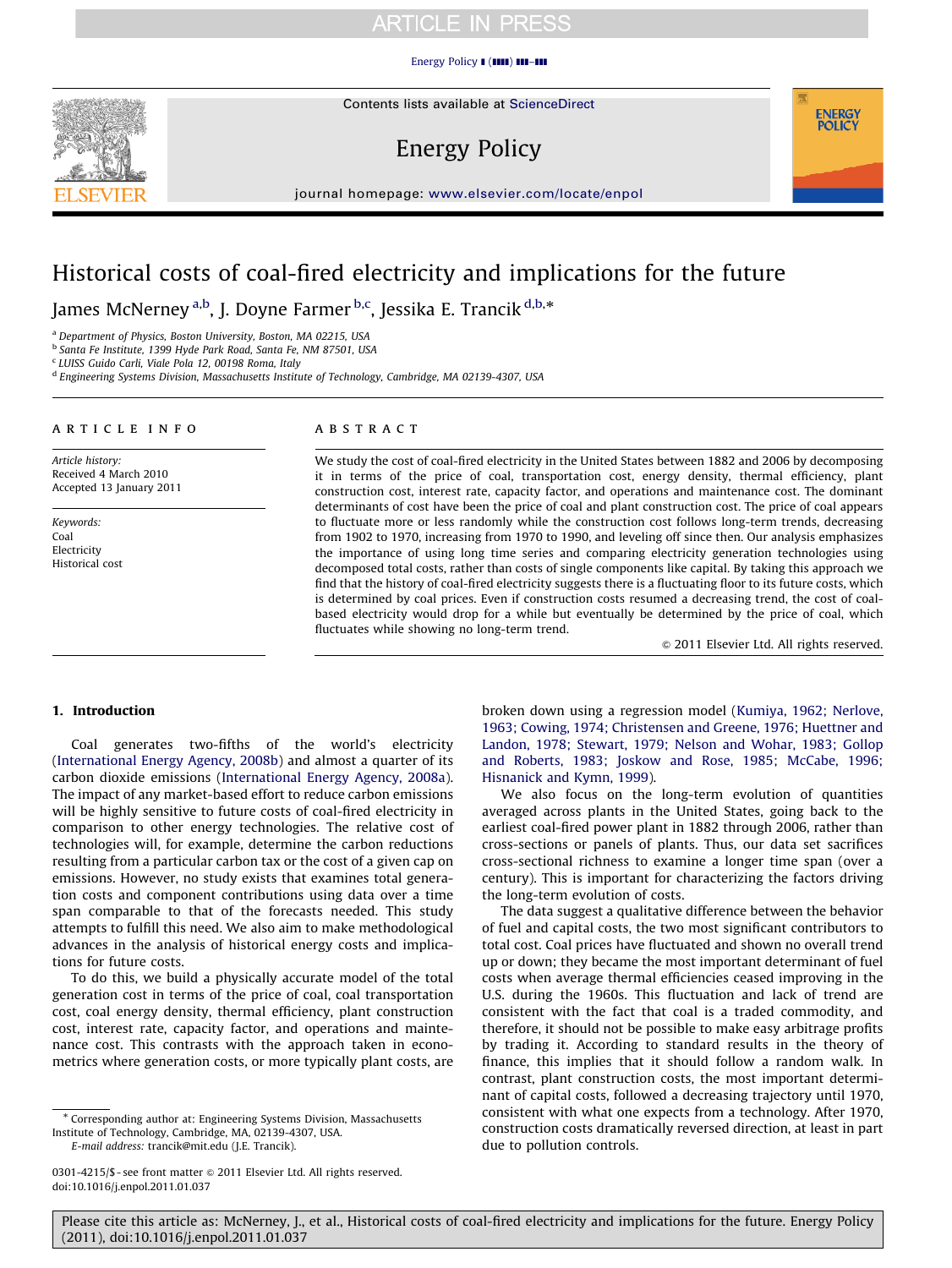#### 2 J. McNerney et al. / Energy Policy **I** (IIII) **III**–III

Analysis of historical trends suggests a fluctuating floor on the total costs of coal-fired electricity which is determined by coal prices. Under a scenario in which plant costs return to their pre-1970 rate of decrease, fuel costs would rise in their relative contribution to the total. This would lead to higher uncertainty in total generation costs, and create a floor below which the generation cost would be unlikely to drop. Even under a scenario in which carbon capture and storage (CCS) capabilities are added to plants, the same qualitative behavior would be expected.

Our analysis makes several methodological advances. It calculates total costs of generation, rather than the costs of individual components like capital, and over a long (  $\sim$  100 year) time span. We build on an approach developed for photovoltaics and nuclear fission ([Nemet, 2006; Koomey and Hultman, 2007\)](#page-12-0) to decompose changes in cost. The refinement eliminates artificial residuals arising from the cross-effects of variables influencing the cost. Physically accurate models like the one presented here may sometimes allow (data permitting) for more reliable decompositions of cost than regression models.

The paper is organized as follows. In Section 2, we present the historical record of costs for coal-fired electricity, as represented by time series for a number of important variables influencing generation cost. The generation cost consists of three main components—fuel, capital, and operation and maintenance. The first two are further decomposed; the fuel component into the coal price, transportation cost, coal energy density, and thermal efficiency; the capital component into plant construction costs, capacity factor, and interest rate. In Section 3, we determine the variables contributing most to the historical changes in generation costs, focusing on their long-term trends rather than their short-term variation. In Section 4, we examine the effect their short-term variation has on total generation costs. In Section 5, we use the insight gained from analyzing the data to examine future implications.

#### 2. Historical data

#### 2.1. Data sources

Sources for data are given in the captions of the relevant figures. The data come from the U.S. Energy Information Administration, Census Bureau, Bureau of Mines, Federal Energy Regulatory Commission (formerly the Federal Power Commission), Federal Reserve, the Edison Electric Institute, and the Platts UDI World Electric Power Plants Database, with some minor contributions from a few other databases and technical reports. Assumptions made to fill in for missing data are noted in the relevant figures and text.

All data presented here are for the United States between 1882 (the approximate beginning of the electricity utility industry in the U.S.) and 2006. All data are estimates for averages over U.S. coal utility plants. All prices and costs are presented in real 2006 currency, deflated using the GDP deflator.<sup>1</sup> The data are made available at [www.santafe.edu/files/coal\\_electricity\\_data.](www.santafe.edu/files/coal_electricity_data)

#### 2.2. Decomposition formula

We seek to build up the total generation cost (TC) from the following variables, $2$  for which data are available

OM = Total operation and maintenance cost( $\phi$ /kWh),

$$
FUEL = Total fuel cost (¢/kWh),
$$

 $CAP = Total capital cost (¢/kWh).$ 

These three major cost components are in turn decomposed further into

 $COAL = Price$  of coal  $(\frac{f}{ton})$ ,

TRANS = Price of transporting coal to plant  $(\frac{5}{\tan})$ ,

 $\rho$  = Energy density of coal (Btu/lb),

 $\eta$  = Plant efficiency,

 $SC = Specific construction cost ($/kW),$ 

 $r =$  Nominal interest rate,

#### $CF = Capacity factor$ .

Specific construction cost (SC) here means the construction cost of a plant per kilowatt of capacity. Each variable is given a subscript  $t$  to denote its value in year  $t$ . The total generation cost (TC) in year t is

$$
TC_t = OM_t + FUEL_t + CAP_t
$$
  
= OM\_t + 
$$
\frac{COAL_t + TRANS_t}{\rho_t \eta_t} + \frac{SC_t \times CRF(r_t, n)}{CF_t \times 8760 \text{ h}}.
$$
 (1)

The three main terms are the three major cost components—operation and maintenance, fuel, and capital. The fuel component accounts for the cost of coal and its delivery to the plant, the amount of energy contained in coal, and the efficiency of the plant in converting stored chemical energy to electricity. The capital component levelizes the construction cost of the plant using the capital recovery factor,  $CRF(r_t,n)$ , defined as

CRF 
$$
(r_t, n) = \frac{r_t(1+r_t)^n}{(1+r_t)^n - 1}
$$
, (2)

where *n* is the plant lifetime in years. The capital recovery factor is the fraction of a loan that must be payed back annually, assuming a stream of equal payments over  $n$  years and an annual interest rate  $r_t$ . For a plant of capacity K, the capital component is the annuity payment on money borrowed for construction,  $K \times SC_t \times CRF(r_t,n)$ , divided by the yearly electricity production of the plant,  $K \times CF_t \times 8760$  h. Note that K cancels out. Thus, the capital component is the annuity payment on borrowed plant construction funds per kilowatt-hour of annual electricity production by the plant. We follow convention and levelize over an assumed plant lifetime of  $n=30$  years.

Note that the total cost for year  $t$  uses the capital cost of plants built that year, while the actual fleet of plants existing in year  $t$ also includes plants built in previous years. Since we do not have data on the retirement dates of plants, we use the cost of the plants built in year  $t$  to estimate the cost of electricity generated in that year. Average capital costs of the whole fleet existing in a particular year have the same basic evolution as that of new plants alone, but tend to lag the latter, since they include capital costs from previous years.

 $1$  Given the existence of other industry-specific deflators (e.g. PPIs, the Handy-Whitman indices), it is worth explaining why we deflate all prices by the GDP deflator. To study how the total cost of electricity is affected by the direct inputs to electricity production, later given in Eq. (1)—O&M, the coal price, transportation price, and the construction price—we deflate prices in a way that preserves their ratios, while removing the effect of changes in the overall price level of the economy. Such ratios represent a meaningful quantity—the relative economic scarcity of two goods—and the real prices should preserve them. Using a single deflator for all these inputs guarantees that their price ratios are unchanged. To remove changes in the overall price level of an economy, the GDP deflator is appropriate.

 $^{\rm 2}$  By total generation cost, we mean all production costs of electricity up to the busbar, the point at which electricity leaves the plant and enters the grid.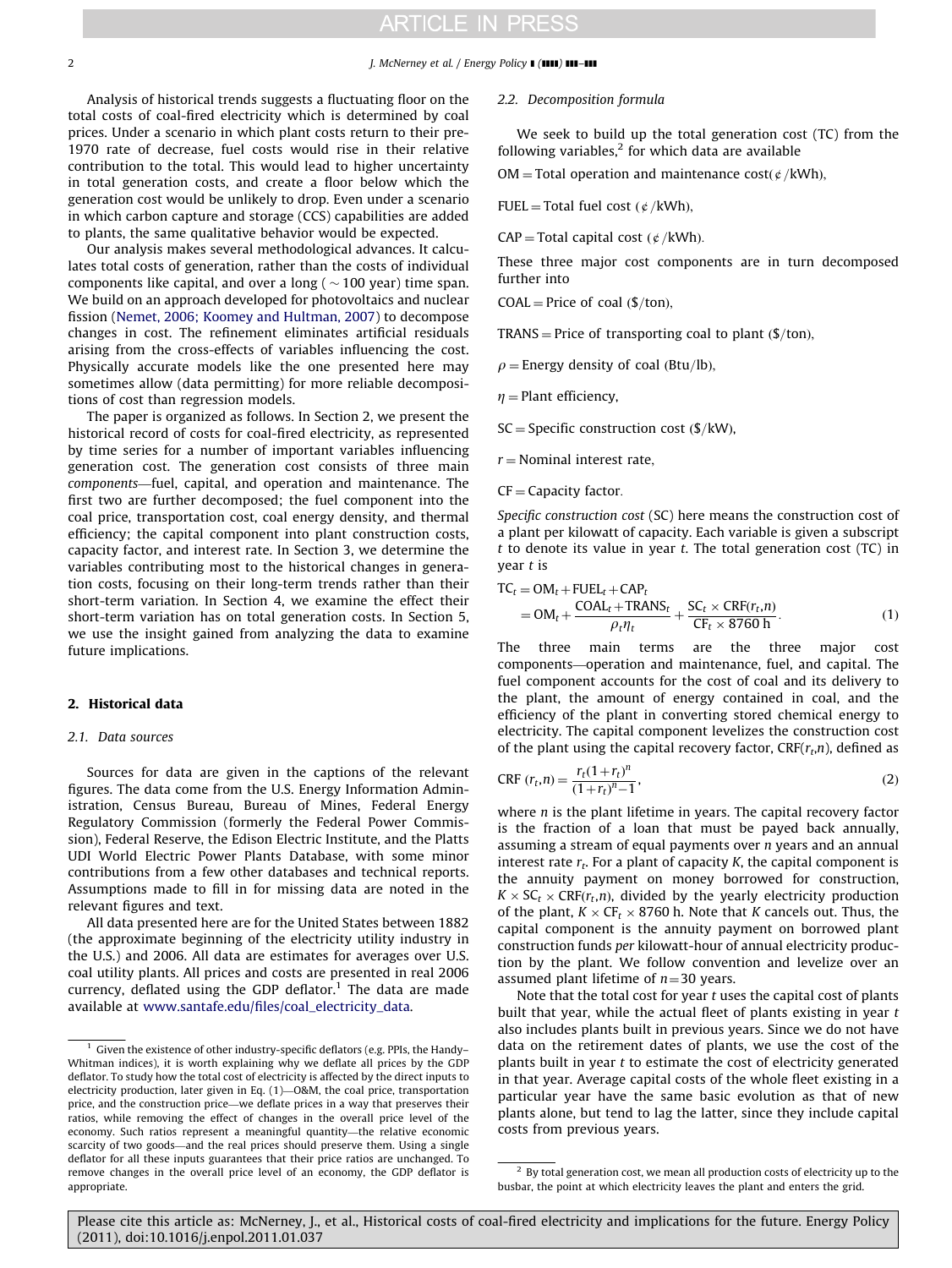In Sections 2.3–2.5, we present and discuss the time-series data for each of these variables separately. In Section 2.6, we combine the variables to compute the total cost, and examine the effect that individual variables had on it. The ensuing sections are an extensive discussion of the data; readers more interested in final analyses may wish to skip to Section 3.

#### 2.3. Fuel cost

#### 2.3.1. Coal price

Real coal prices (COAL) have varied over the past 130 years (Fig. 1.) The largest change occurred between 1973 and 1974. A government study ([Council on Wage and Price Stability, 1976\)](#page-12-0) found this was due to the OPEC oil embargo starting in December 1973, which raised prices for substitutes coal and natural gas. Anticipation of a strike by the United Mine Workers union, which later occurred at the end of 1974. Wage increases starting in 1970 played a somewhat less important role.

Coal prices at the mine were derived from price time-series for individual varieties of coal. For the period 1882–1956, the coal price is a production-weighted average over anthracite and bituminous varieties, and for 1957–2006 over anthracite, bituminous, subbituminous, and lignite. No data could be found to weight prices by the quantities in which they were consumed by plants, and therefore, we relied on the quantities in which they were produced. The resulting average price series closely resembles that of bituminous coal by itself.

#### 2.3.2. Transportation costs

Transportation costs (TRANS) were derived mainly from the cost of coal delivered to power plants and the price of coal at the mine, though some direct data also exists. Transportation costs have added a significant though decreasing amount to the cost of coal delivered to power plants (Fig. 1). Transportation costs before 1940 were on par with the price of coal at the mine; since 1940, they have dropped to 20–40% of the delivered cost on average, though there is a considerable variation from plant to plant. The introduction of unit trains in the 1950s may account for some of the decrease in transportation costs. A unit train carries a single commodity from one origin to one destination, shortening travel times and eliminating the confusion of separating cars headed for different destinations. About 50% of coal shipped in the United States (90% of which is used by utilities) is carried by unit trains ([Encyclopedia Britannica, 2009\)](#page-12-0). Other means of transporting coal



Fig. 1. The price of coal at the mine, the price of transporting it to the plant, and their sum. The price of coal has fluctuated with no clear trend up or down. Transportation price has been a significant but decreasing expense. Source: [Manthy and Tron \(1978\),](#page-12-0) [Energy Information Administration \(2006\), US](#page-12-0) [Geological Survey, various issues \(1932–1976\), Edison Electric Institute \(1995\)](#page-12-0), and [Schurr and Netschert \(1960\)](#page-12-0).

are barges, collier ships, trucks, and conveyor belts in cases where plants are built next to mines. Although we focus on average transportation costs, we note that the local cost varies considerably between regions.

Several acts during the 1970s partially deregulated the U.S. rail industry, culminating in the 1980 Staggers Rail Act which completed deregulation ([US Federal Railroad Administration, 2004\)](#page-12-0). Rail rates before 1980 were determined by the Interstate Commerce Commission; after the Staggers Act, railroads were allowed to determine their own rates. The deregulation is believed to have contributed to lower rates in the following years [\(Martland, 1999;](#page-12-0) [US Federal Railroad Administration, 2004](#page-12-0)).

Many utilities responded to environmental regulations by switching to higher priced, low-sulfur coals ([Gollop and Roberts,](#page-12-0) [1983\)](#page-12-0). Switching to low-sulfur coals also extended transportation distances, which may explain the increase in transportation costs seen around 1970. The 1990 Clean Air Act Amendments tightened regulations again, extending transportation distances ([Energy Information Administration, 2000](#page-12-0)). However, a coincident decrease in rail rates per ton-mile caused rates per ton to continue decreasing.

#### 2.3.3. Coal energy density

Since 1960, the average energy density of coal  $(\rho)$  has dropped steadily (Fig. 2, inset.) The lower the energy density, the more coal needed by plants to consume equal amounts of primary energy. Thus, the effect of lower energy densities has been to increase fuel costs through increased purchase and transportation costs.

Changes in the energy density reflect changes in the overall mixture of coal species used by the industry, as well as variation of energy density within species. One cause of the decrease in energy density may be the increased use of subbituminous coal. Subbituminous burns more cleanly than bituminous coal due to a lower sulfur content, but also contains less energy per pound. No data for energy density could be found before 1938, and a value of 12,000 Btu per pound was assumed (the 1938 value).

#### 2.3.4. Thermal efficiency

The thermal efficiency of a fossil-steam plant  $(\eta)$  is the fraction of stored chemical energy in fuel that is converted into electrical energy [\(Fig. 3](#page-3-0)). It accounts for every effect which causes energy losses between the input of fuel and the busbar of the plant, the point at which electricity enters the electric grid. These effects include incomplete burning of fuel, radiation and conduction losses, stack losses, excess entropy produced in the turbine,



**Fig. 2.** The cost of coal-stored energy,  $(COAL_t + TRANS_t)/\rho_t$ . The left axes show cost in dollars per million BTU, the right axes in cents per kWh. The inset shows the energy density of coal in Btu per pound. The dashed line indicates an assumed value of 12,000 Btu per pound. Coal energy densities have come down about 16% in the last 40 years. Source: [Federal Power Commission \(1947\), Energy](#page-12-0) [Information Administration \(2006\)](#page-12-0).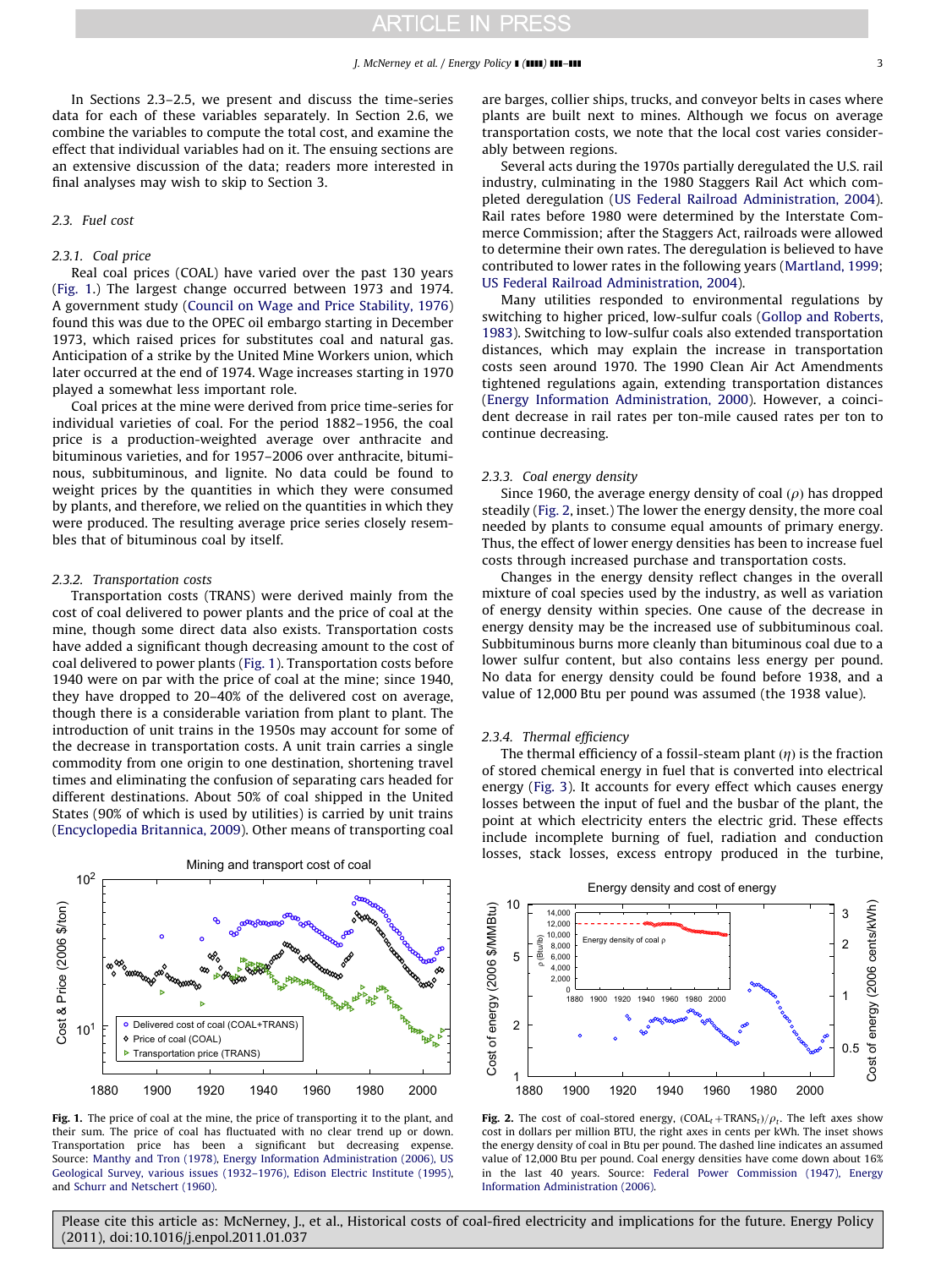#### <span id="page-3-0"></span>4 J. McNerney et al. / Energy Policy 1 (1111) 111-111



Fig. 3. Average efficiency of coal plants and cost of the fuel component,  $(COAL<sub>t</sub>+TRANS<sub>t</sub>)/(\rho_t\eta_t)$ . Efficiency increases drove decreases in fuel costs until 1960. Since then efficiency has remained stable around 32–34%. Source: [Neil](#page-12-0) [\(1942\)](#page-12-0) and [Energy Information Administration \(2006\).](#page-12-0)

friction and wind resistance in the turbine, electrical resistance, power to run the boiler feed pump and other plant equipment, and the thermodynamic limits of the heat cycle used.

The earliest coal plants obtained efficiencies below 3%. Over the first 80 years, average efficiency grew by more than a factor of 10. Improving efficiencies meant that less coal was required to produce equal amounts of electricity, lowering fuel costs. For the last 50 years, the average efficiency of coal-fired plants has stayed approximately level at 32–34%, although individual plants obtained efficiencies as high as 40% during the 1960s ([Hirsh, 2002\)](#page-12-0).

The factors influencing efficiency of plants fall into two major categories: thermodynamic factors, which pertain to the specific heat cycle employed, and operational factors, which reflect the mechanical and electrical efficiencies of individual stages and components. The thermodynamic limit efficiency is determined by the details of the steam cycle used—the maximum and minimum temperatures, the maximum and minimum pressures, and the exact type of cycle followed (e.g. the number of reheat stages used.) Current plant designs typically have thermodynamic limit efficiencies around 46%.3 The operational efficiencies of the boiler, turbine, generator, and other components further reduce the efficiency achievable in practice (Table 1.) The net effect of the operational efficiencies is to reduce total efficiency by a factor of about 0.7.

The capacity factor affects the operating parameters of the plant (e.g. pressures, throttles) and therefore influences plant efficiency. Typically, a lower capacity factors will mean higher variability and lower efficiencies. The presence of pollution controls can also lower efficiency, because they increase auxiliary power requirements.

Historical increases in efficiency came from improvements in both the thermodynamic and operational categories. Higher steam temperatures, higher steam pressures, and changes to the heat cycle relaxed the thermodynamic constraint, while better designed parts reduced operational losses. However, operational factors are now working at high efficiencies (Table 1), while changing the parameters of the heat cycle faces highly diminishing returns for the thermodynamic limit efficiency ([Hirsh, 2002\)](#page-12-0). This latter problem reduces incentives to develop economical materials that could withstand higher pressures and temperatures. The overall result has been a standstill in average efficiency for the last 50 years in the U.S. (Although the average efficiency of U.S. plants has been static in the last 50 years, that of European

#### Table 1

Operational sources of energy loss. Source: [Hirsh \(2002\).](#page-12-0)

| Source of energy loss                              | <b>Efficiency</b> $(\%)$ |
|----------------------------------------------------|--------------------------|
| Stack losses, radiation and conduction from boiler | 87                       |
| Excess entropy produced in turbine                 | 92                       |
| Windage, friction, and elec. resistance            | 95                       |
| Boiler feed pump power requirement                 | 95                       |
| Auxiliary power requirements                       | 97                       |
| Total (product)                                    | 70                       |

and Japanese plants have continued to grow in the same period.) Given the present technological options, the current average efficiency presumably represents an optimum after balancing the higher fuel cost of a less efficient plant against the higher construction costs of a more efficient plant.

#### 2.3.5. Fuel cost

Over the entire time period (1882–2006) the factors most responsible for changes in the fuel cost are the price of coal and the efficiency. Changes in energy density and transportation costs had relatively minor effects. As can be seen in Fig. 3, the net effect of varying coal price, energy density, transportation cost, and efficiency on the fuel component of electricity costs was a longterm decrease in the cost of the fuel component until about 1970. The decrease was mainly due to improving efficiency. After 1970, coal prices increased dramatically during a time when efficiency was flat, increasing overall fuel costs 70% between 1970 and 1974.

#### 2.4. Operation and maintenance cost

The O&M cost (OM) is the least significant of the three cost components (fuel, O&M, capital), representing about 5–15% of total generation costs during the last century ([Fig. 11\)](#page-7-0). Although it is less significant than fuel or capital, we attempted to reconstruct a time-series for O&M.

Reliable historical data for O&M costs were difficult to acquire. Sources were frequently in conflict with each other due to differences in definition of O&M costs. We use data from the Energy Information Administration (EIA) because it uses a consistent definition over the longest time period. To fill in missing years, we took O&M costs to be 21% of the value of the overall fuel cost, based on the empirical observation that O&M costs were consistently about 21% of overall fuel costs between 1938 and 1985 in all years for which we had data. $4$  Later O&M costs break from this pattern. This assumption seemed the best choice to avoid introducing discontinuities or other artificial behaviors in the total costs. We do not have a theoretical explanation for why the "21% rule" replicates the O&M costs so well for the years where data are available. However, we note that based on empirical analysis, the O&M costs are more strongly correlated with the fuel costs than with capital or construction costs.<sup>5</sup>

Based on our reconstruction, O&M costs decreased until 1970 ([Fig. 4\)](#page-4-0). For pulverized coal plants, historical declines ''are attributed mainly to the introduction of single-boiler designs, automatic controls, and improved instrumentation'' ([Yeh and](#page-12-0) [Rubin, 2007; Sporn, 1968](#page-12-0)). From the data available, we infer that an increase occurred between 1960 and 1980. This is supported by observations that pollution controls introduced to plants

 $4$  OM's ratio to FUEL was always between 19% and 24%, with an average of 21%, during three periods for which data were available: 1938–1947, 1956–1963, and 1978–1985.

We assume a Rankine cycle with superheating and one reheat cycle operating at 1000°F, 2400 psi.

<sup>5</sup> The correlation coefficient between OM and FUEL is 0.87, while that between OM and CAP is 0.69 and that between OM and SC is 0.33.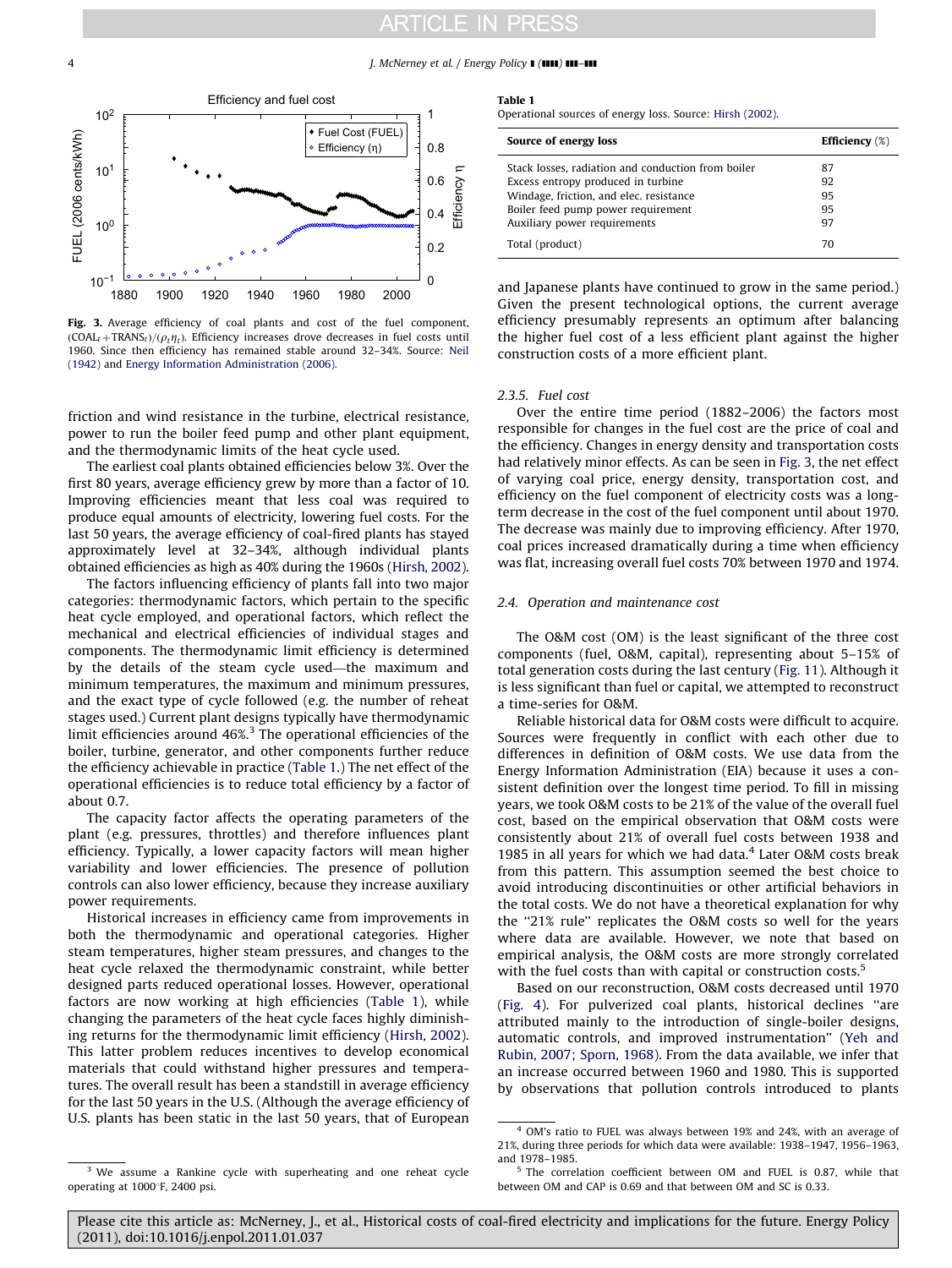#### $J.$  McNerney et al. / Energy Policy  $\blacksquare$   $\blacksquare$ ]  $\blacksquare$

<span id="page-4-0"></span>

Fig. 4. The cost of operation and maintenance of coal plants. A value equal to 21% of the overall fuel cost for a given year was used to fill in missing data. Source: [Federal](#page-12-0) [Power Commission \(1947\), Federal Power Commission \(1961\), Energy Information](#page-12-0) [Administration \(1978\), Energy Information Administration \(1979\),](#page-12-0) [Beamon and Leckey](#page-12-0) [\(1999\)](#page-12-0) and [U.S. Electricity Production Costs and Components \(1995–2007\)](#page-12-0).

during this time raised O&M costs ([Komonoff, 1981; Joskow and](#page-12-0) [Rose, 1985](#page-12-0)).

O&M costs are also influenced by the capacity factor. Higher production rates lower O&M costs by amortizing cost over greater electricity production ([Komonoff, 1981](#page-12-0)).

#### 2.5. Capital cost

#### 2.5.1. Specific construction cost

Construction cost data were obtained from Historical Plant Cost and Annual Production Expenses 1982 [\(Energy Information](#page-12-0) [Administration, 1982\)](#page-12-0), published by the Energy Information Administration. A potential source of bias with this data is that plant costs were given as accounts which accumulate a utility's nominal expenditure on a given plant. These accounts therefore include costs of additional units since its construction, and sum together nominal expenditures from different years.

The specific construction cost (SC) is the cost of building a plant per kW of capacity installed. Specific construction costs decreased from the beginning of the industry until about 1970, then doubled between 1970 and 1987 (Fig. 5.) They appear to have been roughly flat since then, though we lack data for the period 1988–1999.

The specific construction cost is a leaf on our cost tree (a very important leaf), but could easily be the subject of a separate decomposition study unto itself, as [Joskow and Rose \(1985\)](#page-12-0) have done. Such a study would have a different scope from the present study, and involve collection of different data. Nevertheless, we can discuss the determinants of specific construction cost and in some cases provide numerical estimates of their impact. Four factors are frequently mentioned as important: economies of scale, add-on environmental controls, thermal efficiency, and construction inputs (both prices and quantities).

Economies of scale appear to have lowered construction costs as unit capacity grew (Fig.  $13$ ).<sup>6</sup> Joskow and Rose study the effects of size on construction cost, and we combine their results with our size data to attempt a rough estimate of the cost reduction coming from unit capacity increases. They regress the real specific construction cost of U.S. coal units built between 1960 and 1980 onto a log-linear function of unit capacity and other variables (such as the regional labor cost, the presence of pollution controls,



Fig. 5. Specific capital cost of coal plants. Plant costs generally decreased until 1970, when pollution regulation, increased construction times, and possibly other factors caused a rise. Source: [Energy Information Administration \(1982, 1987\)](#page-12-0) and [Shuster \(2007\).](#page-12-0)

Table 2

Second column: Factor by which specific construction costs would have changed due to capacity changes, ceteris paribus, using Joskow and Rose scaling exponent  $a = -0.183$ . Third column: Factor by which specific construction costs actually changed.

| Period    | $k(t_2)^a/k(t_1)^a$ | $SC(t_2)/SC(t_1)$ |
|-----------|---------------------|-------------------|
| 1908-1970 | 0.585               | 0.205             |
| 1970–1989 | 1.410               | 2.058             |
| 1989–2006 | 0.613               | 1.453             |

and year dummies). In their model, SC depends on unit capacity  $k(t)$  as SC  $\propto$   $k(t)^a$ . Under the simplest specification of their model, they find  $a = -0.183$ . To estimate the size effect, we calculate the ratio of the size factor between two years,  $t_1$  and  $t_2$ :  $k(t_2)^a/k(t_1)^a$ . This is the factor by which specific construction costs would have changed due to capacity changes, all else being equal. Results are shown for three periods in Table 2.

There are at least three limitations to calculating the size effect this way. One is that the estimate of  $a$  is based upon units built between 1960 and 1980, and a may be different at other times. Another is that measurements of scaling exponents depend sensitively on how samples of coal units are grouped; e.g. should one measure a single scaling coefficient for all coal units, or group them by pressure class, or by vintage, or by some other characteristic? $\frac{7}{1}$ The third limitation is more fundamental: it is not clear that specific construction cost actually has a capacity dependence of the form  $SC \propto k(t)^a$ . Log-linear forms are common in the literature because they allow linear regression methods to be applied and because scaling phenomena often follow power laws. Nevertheless, theory does not yet support any particular functional form.

Increases in thermal efficiency can raise or lower the specific construction cost of a plant. This is because increasing the efficiency typically raises materials and construction costs, but may also increase the capacity of the plant [\(Massachusetts](#page-12-0) [Institute of Technology, 2007\)](#page-12-0). As engineering knowledge of a technology increases, it may be possible to obtain a higher thermal efficiency for the same materials and building costs. This results in lower construction costs (per unit power). However, achieving a large jump in efficiency over a short period of time may lead to higher construction costs. Still, such a jump may still

<sup>6</sup> A unit is a boiler plus turbogenerator. A plant may have one or more units.

Joskow and Rose demonstrate this sensitivity using different multiple regression models, in which units were either all pooled together or grouped into four pressure classes. Across the various pressure classes and regression models, scaling coefficients varied from  $-0.454$  to +0.199.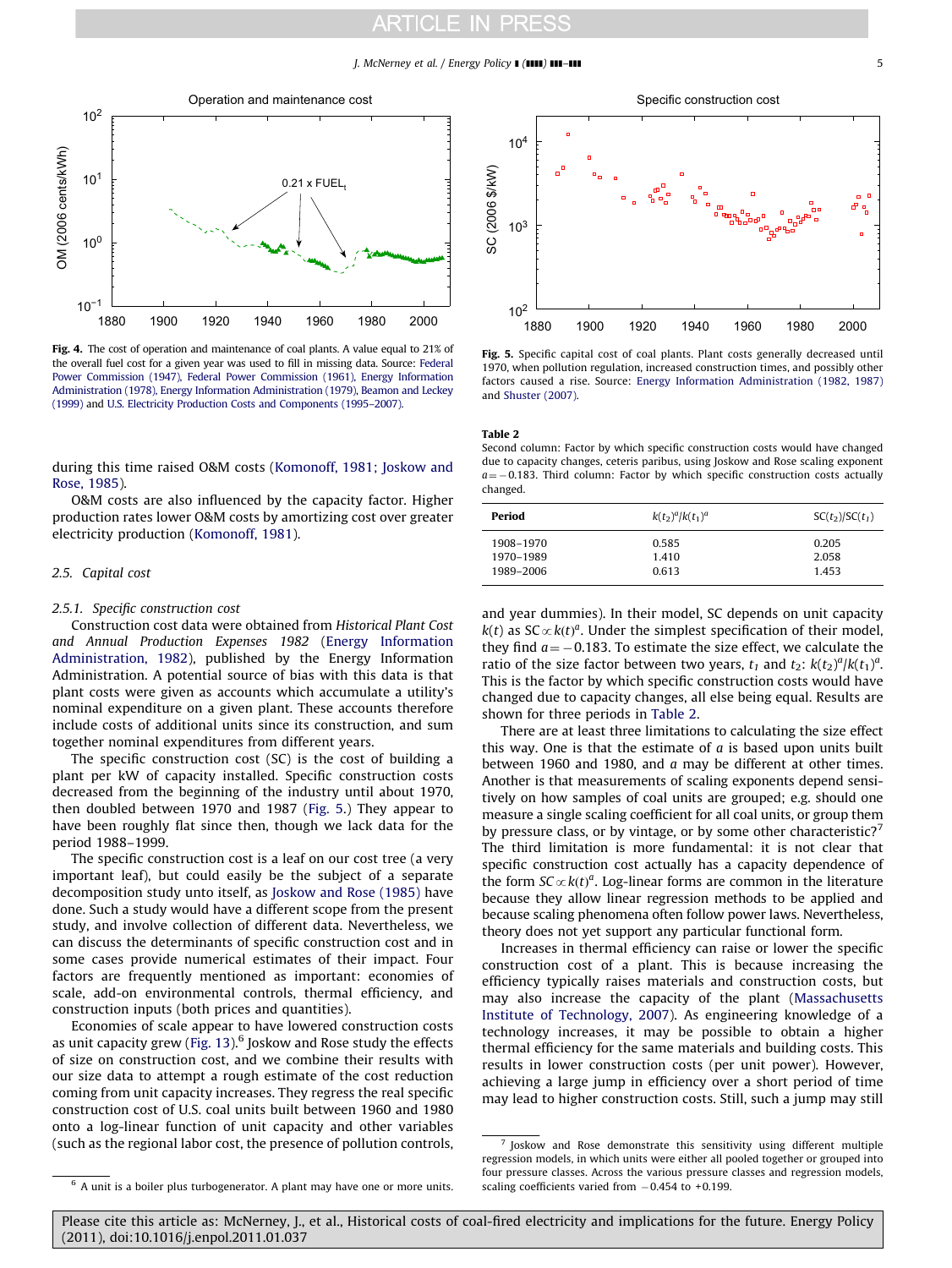6 J. McNerney et al. / Energy Policy **I** (IIII) **III–III** 



Fig. 6. Experience curves for plant construction cost, using two possible experience measures. Experience curves are a popular framework for predicting future costs of technologies. Source: [Energy Information Administration \(1982, 1987, 2006\), US Census Bureau, various issues \(1902–1937\),](#page-12-0) [Shuster \(2007\)](#page-12-0) and [Platts UDI World Electric](#page-12-0) [Power Plants Database.](#page-12-0)

be attractive to investors if the plant is expected to have a high capacity factor and/or coal prices are high. The choice of thermal efficiency at a single point in time typically carries with it a tradeoff between higher efficiency/higher capital costs (where capital costs are influenced by the capacity factor) and lower efficiency/ higher fuel costs.

At any given time in history, a range of efficiencies were accessible to the designers of plants and the utilities purchasing them. Utilities attempt to optimize the efficiency of the plants they purchase with respect to total costs, given their expectations about future fuel prices and the future load profile. The efficiency time series of [Fig. 3](#page-3-0) already accounts for this trade-off, and depicts a change in the average believed-optimal efficiency over time.

Add-on environmental controls also raise plant costs, by an amount that may decrease over time with increased engineering knowledge. Joskow and Rose estimate that sulfur scrubbers and cooling towers add about 15% and 6%, respectively, to the cost of plants. Besides raising plant costs directly by requiring new equipment, there is evidence that pollution controls also raised costs indirectly by increasing the complexity of the plant, which now required greater planning and longer construction times ([Joskow and Rose, 1985; Cohen, 1992](#page-12-0)).

Finally, changes in the price or quantity of construction inputs will affect plant costs. Required quantities of materials and labor may decrease over time with increasing engineering knowledge, while changes in the rest of the economy may alter prices.

A long-standing trend of decreasing specific construction costs reversed direction around 1970 when costs began increasing, and the cause of this uptick has been a focus of interest. Several contributing factors have been identified. One is the introduction of pollution controls. Starting with the Clean Air Act in 1970, several laws were passed in the U.S. requiring plants to add pollution controls to reduce the level of  $NO<sub>2</sub>$ ,  $SO<sub>x</sub>$ , and particulates from flue gas emissions [\(Joskow and Rose, 1985; Gollop and](#page-12-0) [Roberts, 1983](#page-12-0)). The Clean Air Act of 1970 was followed by a number of similar acts between 1970 and 2003. While some utilities initially responded to pollution controls by switching to low-sulfur coals, others responded by installing de-sulfurization equipment known as sulfur scrubbers. Eventually all new plants were required to install scrubbers ([Gollop and Roberts, 1983\)](#page-12-0). This new equipment raised O&M costs and decreased efficiency slightly, but mainly raised construction costs.

Other causes cited for the increase in costs are inflation, interest rates, decreasing construction productivity and increasing construction times [\(Joskow and Rose, 1985; Cohen, 1992\)](#page-12-0), reversed economies of scale (plants got smaller after 1970), and diminished opportunities and incentives to improve plant construction due to design variation and principal-agent problems ([McCabe, 1996](#page-12-0)). However, the relative contribution of each factor is unclear, and the cause of the uptick is only partially understood. ([Joskow and Rose, 1985; McCabe, 1996; Masters, 2004\)](#page-12-0). Joskow and Rose in particular find a large residual of unaccounted-for changes in cost after controlling for unit size, regional wages, utility experience, industry experience, pollution controls, indoor versus outdoor construction, and ''first-unit effects.''<sup>8</sup> We refer the reader to several studies that examine more thoroughly the contribution of various factors [\(Komonoff, 1981; Gollop and](#page-12-0) [Roberts, 1983; Joskow and Rose, 1985; Hirsh, 2002; Cohen, 1992\)](#page-12-0).

A common representation of technological improvement is the experience curve or performance curve, a plot of the cost versus cumulative production of some item. There is a large literature debating the value of experience curves as a model for technological improvement, which we review in Section 5.1. In Fig. 6, we show the experience curve for plant construction costs. We use two different measures of experience: the number of coal units built, and the total capacity installed. Note that the cluster of points on the right side of [Fig. 5](#page-4-0) is separated from the last point in 1987 by a gap due to missing data. However, in both plots of Fig. 6, this cluster of points joins up with those from the 1980s. This is consistent with experience curve hypothesis that costs are more correlated with changes in experience (as represented by cumulative production) than with time.

#### 2.5.2. Capacity factor

The capacity factor (CF) is the amount of electricity produced divided by total potential production:

$$
CF_t = \frac{\text{kWh production in year } t}{\text{kW capacity} \times 8760 \text{ h/year}}
$$

The capacity factor measures the utilization of a plant's capacity, and is bounded between 0 and 1.

Electricity generation incurs large fixed costs from plant construction, making high capacity factor – high utilization of the plant's capital – desirable to spread costs over the greatest possible production. The capacity factor is largely determined in advance, by the choice to build a base load plant or peaking plant. Demand for electricity varies hourly and seasonally. Building a coal plant with a high enough capacity to meet peak demand would leave the plant underused during periods of low demand, effectively raising capital costs. The cheapest way to meet varying electricity demand is with a combination of base load plants that have low operating cost (O&M plus fuel) and run at high output

 $^{\rm 8}$  The first unit on a plant site is often more expensive than subsequent units because of one-time plant site costs.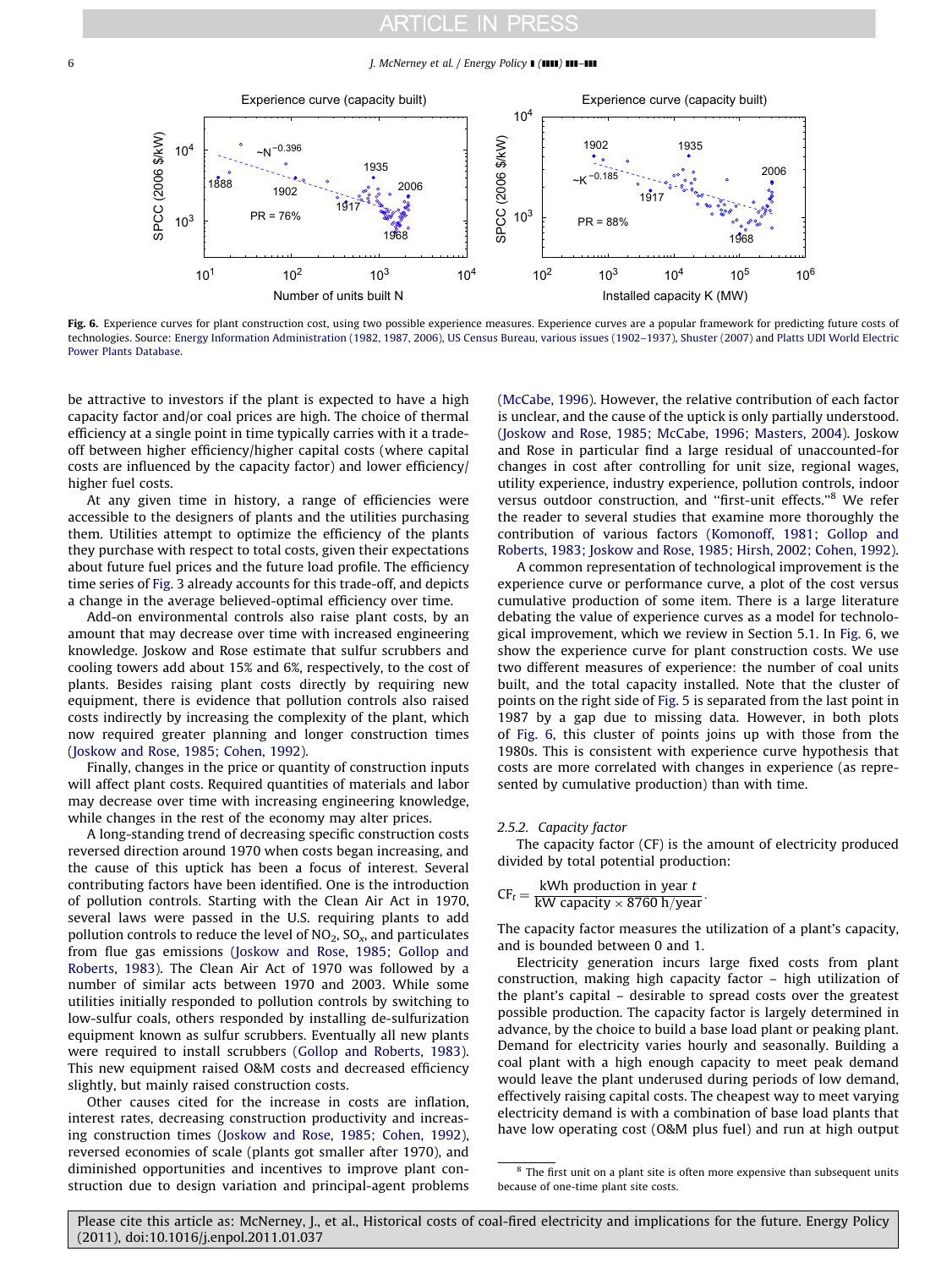<span id="page-6-0"></span>

Fig. 7. Capacity factor of coal plants. Dashed lines are linear interpolations. Coal plants are typically base load plants, serving the persistent part of electricity demand at high capacity factor. The growth of the capacity factor, indicating greater utilization of the plant's capital, contributed substantially to reducing coalfired generation costs. Source: [US Census Bureau \(various issues 1902–1937\),](#page-12-0) [Edison Electric Institute \(1995\), Energy Information Administration \(2006\)](#page-12-0), [Komonoff \(1981\)](#page-12-0) and [Platts UDI World Electric Power Plants Database](#page-12-0).

rate to cover the persistent portion of electricity demand, and peaking plants that are relatively inexpensive to build and cover the excess portion of demand unmet by the base load plant.

Modern coal plants usually serve as baseload plants, and therefore, tend to have high capacity factors, around 0.7–0.8 (Fig. 7), though over the last 50 years the capacity factor has varied between 0.50 and 0.82. Capacity factors before 1940 were much lower. This may be because early plants required frequent maintenance and few devices existed that required electricity, resulting in less consistent demand for electricity throughout the day. The first major use of electricity was for lighting, particularly street lighting, which was only necessary a few hours each day.

#### 2.5.3. Interest rate

As mentioned earlier, we amortize the specific construction cost of plants (SC) to obtain the capital cost (CAP) using

$$
CAP_t = \frac{SC_t \times CRF(r_t, n)}{CF_t \times 8760 \text{ h}}.
$$
\n(3)

CRF is the capital recovery factor defined in Eq. (2). We take the plant lifetime n to be 30 years for amortization purposes. This is both conventional and matches the longest bond maturities, the period over which capital payments would be made. The resulting CRF for a given year was 1–2% higher than the annual interest rate for that year.

The effective interest rate  $r$  used to calculate the capital recovery factor was the average return-on-investment (ROI) of the electric utility industry in each year (Fig. 8, inset.) The ROI is defined as the sum of annual interest and dividend payments made to investors divided by the industry's gross plant value. (Note that  $r$  is a nominal interest rate.) This data was gathered from combined income statements and balance sheets for the electric utility industry as a whole [\(US Census Bureau, various](#page-12-0) [issues, 1902–1937, Federal Power Commission, 1973, Edison](#page-12-0) [Electric Institute, 1995\)](#page-12-0). The data are, therefore, not coal-specific, but we do not expect that interest rates charged to coal utilities would differ significantly from the average rate charged to utilities as a whole. The ROI varied between 4% and 8%.

Interest rates had an important but transient effect; they contributed to the rise in costs seen during the 1970s and 1980s.



Fig. 8. The capital cost of coal plants. The capital cost accounts for the specific construction cost [\(Fig. 5\)](#page-4-0), the capacity factor (Fig. 7), and the interest rate (inset.) This series resembles that of the specific construction costs but is steeper due to increases in capacity factor. The inset shows the historical return-on-investment of electric utilities, used as the effective interest rate for amortizing the construction cost. The Aaa corporate bond rate is shown for comparison. Source: [Federal](#page-12-0) [Reserve Statistical Release H.15](#page-12-0), [\(US Census Bureau, various issues 1902–1937,](#page-12-0) [Federal Power Commission, 1973, Edison Electric Institute, 1995](#page-12-0)).



Fig. 9. The total cost of coal-fired electricity. The top curve is the sum of the fuel, capital, and O&M curves below it.

#### 2.5.4. Capital cost

The capital cost (CAP) given by Eq. (3) combines construction costs, plant usage, and interest rates to obtain the contribution of capital to total generation costs (Fig. 8, main axes.) Its shape resembles that of the specific construction cost of [Fig. 5](#page-4-0). The most important factors reducing capital costs were decreasing construction costs and increasing plant usage.

#### 2.6. Total cost

Fig. 9 shows the total generation cost of coal-fired electricity (TC), along with the three major cost components. To check that the cost history constructed was approximately correct, we sought independent data to validate this series. To our knowledge, neither cost nor price data for coal-fired electricity exists, so we use the average price of electricity from all types of generation. Coal provided about half of all annual electricity production for the U.S. throughout its history, so we expect the average price to be heavily influenced by the price of coal-fired electricity. In addition, we use historical data for transmission and distribution losses, taxes, and retained earnings (i.e. ''post-cost'' adjustments) to estimate the average cost of electricity to obtain a theoretically closer series for comparison. The electricity cost and price series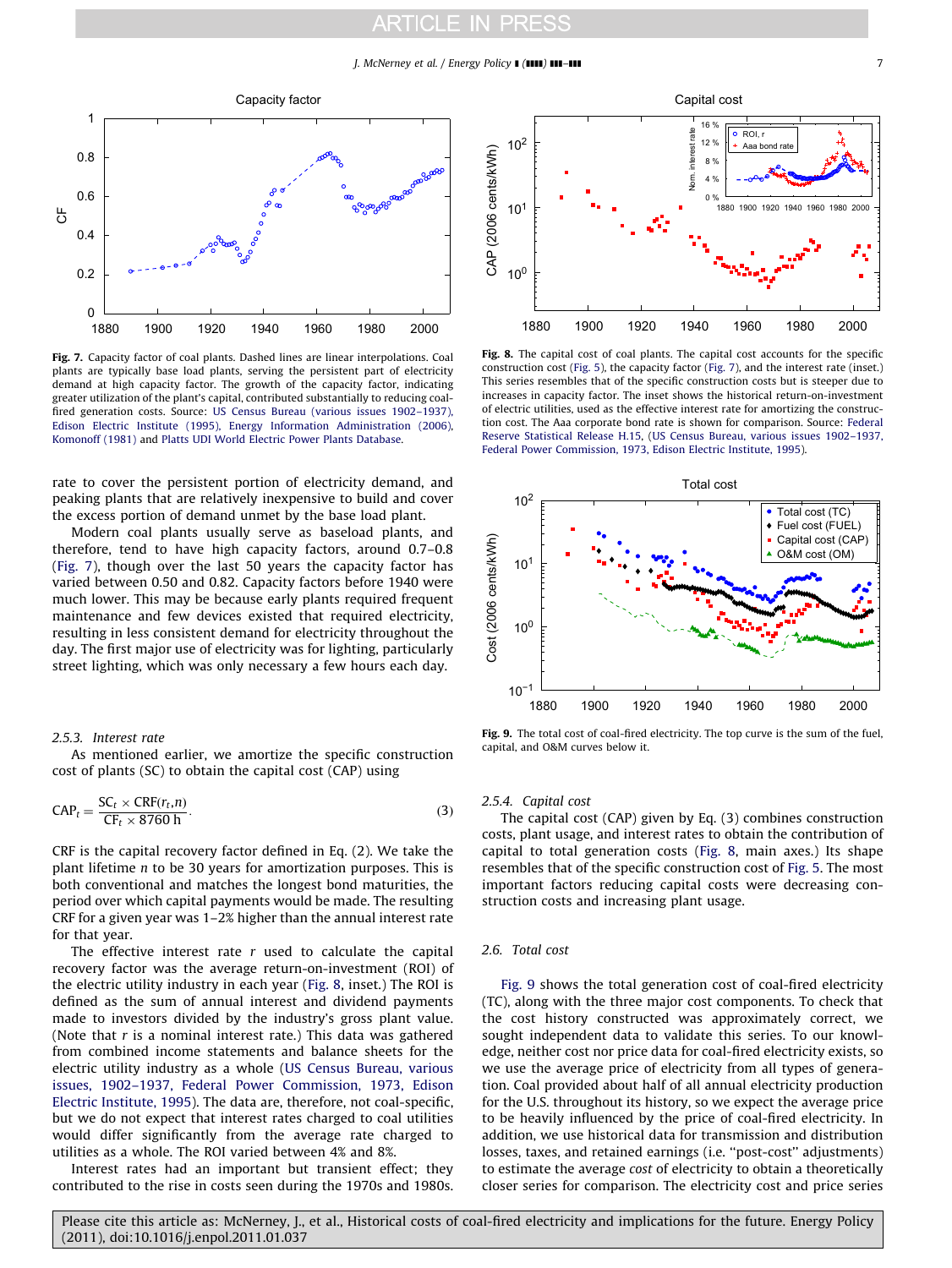<span id="page-7-0"></span>8 J. McNerney et al. / Energy Policy **I** (IIII) **III–III** 



Fig. 10. The total cost of coal-fired electricity shown in [Fig. 9,](#page-6-0) along with the average price and cost of electricity from all generating sources. The cost from all sources, which largely consists of coal-fired generation, was used as a point of comparison to validate our built-up cost for coal-fired electricity. The former is expected to be somewhat higher because it includes electricity from more expensive sources.

described above, along with the reconstructed coal-fired cost, are shown in Fig. 10. These series compare favorably and validate the decomposition.

Between 1970 and 1985, costs increased due to a number of unrelated developments that happened nearly simultaneously. Coal prices increased from high oil prices, anticipation of strikes, and increasing wages; O&M costs increased because of added pollution controls; and plant construction costs increased from added pollution controls, diminishing productivity in the construction sector, and high inflation-driven interest rates.

In the next three sections we analyze the data presented above. In Section 3, we look at the long-term cost trends of each variable. In Section 4, we look at the short-term variation caused by each variable.

#### 3. Analysis of cost trends

We analyze the trends in total generation costs in two ways. First, we show the contribution of each major cost component to total generation costs (TC). Second, we show the contribution of each variable to changes in the total generation cost.

The major contributors to total generation cost are the fuel and capital components. The contribution from fuel has usually been 50–65%, and that from capital 25–40%. However, during two periods this ordering failed—from about 1925 to 1939, when the roles of fuel and capital swapped places, and from 1984 to the present, where they contribute about evenly. The contribution of O&M costs appears to have been relatively steady around 5–15% during the whole history (Fig. 11). As noted earlier O&M costs before 1938 are not based on data but inferred from fuel costs ([Fig. 4\)](#page-4-0). This estimated breakdown is similar to ones given in other sources [\(Komonoff, 1981; Cohen, 1992\)](#page-12-0).

The second way we break down total costs is to decompose the change in total cost contributed by each variable. That is, we calculate the change  $\Delta T$ C<sub>i</sub> in the total generation cost caused by each variable i. These contributions from individual variables sum up to the total change  $\Delta \text{TC}$ :

 $\Delta TC = \Delta TC_{OM} + \Delta TC_{FUEL} + \Delta TC_{CAP}$  $=\Delta TC_{OM} + \Delta TC_{COAL} + \Delta TC_{TRANS} + \Delta TC_{\eta}$  $+\Delta \text{TC}_{\rho} + \Delta \text{TC}_{\text{SC}} + \Delta \text{TC}_{\text{r}} + \Delta \text{TC}_{\text{CF}}$  $=\overline{\sum}$  $\sum_i \Delta \text{TC}_i.$ 



Fig. 11. The share of total generation costs contributed by each component. Fuel and capital have traded off in dominance of total generation costs over time, and are currently close in size.

Table 3

Decomposition of the change in cost of coal-fired electricity. The first two columns indicate the dollar amount of cost changes contributed by the individual variables of Eq. (1). The last two columns indicate what percentage of the change each variable is responsible for. Negative percent contributions indicate that a variable opposed the change that was actually realized.

|              | Variable <i>i</i> Effect on generation cost, $\Delta TC_i$ % of $\Delta TC$ caused by <i>i</i> |           |        |                             |
|--------------|------------------------------------------------------------------------------------------------|-----------|--------|-----------------------------|
|              | 1902-1970                                                                                      | 1970-2006 |        | 1902-1970 (%) 1970-2006 (%) |
| TC           | $-27.24$ <sup>a</sup> ¢/kWh 1.764 <sup>b</sup> ¢/kWh                                           |           | 100.0  | 100.0                       |
| OМ           | $-2.94$                                                                                        | 0.171     | 10.8   | 9.7                         |
| FUEL         | $-14.08$                                                                                       | $-0.104$  | 51.7   | $-5.9$                      |
| CAP          | $-10.22$                                                                                       | 1.697     | 37.5   | 96.2                        |
| OМ           | $-2.94$                                                                                        | 0.171     | 10.8   | 9.7                         |
| COAL.        | 0.65                                                                                           | $-0.088$  | $-2.4$ | $-5.0$                      |
| <b>TRANS</b> | $-0.71$                                                                                        | $-0.286$  | 2.6    | $-16.2$                     |
| η            | $-15.04$                                                                                       | 0.021     | 55.2   | 1.2                         |
| $\rho$       | 1.01                                                                                           | 0.249     | $-3.7$ | 14.1                        |
| SC           | $-3.38$                                                                                        | 1.544     | 12.4   | 87.5                        |
| r            | 0.20                                                                                           | 0.235     | $-0.8$ | 13.3                        |
| CF           | $-7.03$                                                                                        | $-0.081$  | 25.8   | $-4.6$                      |

<sup>a</sup> This is a 90% drop from the 1902 generation cost.

<sup>b</sup> This is a 57% rise from the 1970 generation cost.

The method for calculating each  $\Delta TC_i$  is a generalization of Nemet's method ([Nemet, 2006\)](#page-12-0). Our generalization is based on partial derivatives and is described in Appendix A.

Table 3 displays the results of this second decomposition during two periods, 1902–1970 and 1970–2006. The change in the generation cost  $\Delta TC$  is given in the first row of the table; e.g. the generation cost dropped 27  $\rlap{/}$  /kWh between 1902 and 1970 and increased 1.8  $\phi$ /kWh between 1970 and 2006. The next three rows indicate the contributions to this change coming from the three major cost components:  $\Delta TC_{OM}$ ,  $\Delta TC_{FUEL}$ , and  $\Delta TC_{CAP}$ . These contributions sum up to  $\Delta T C$ . The next eight rows decompose these contributions still further. Together these eight contributions also sum up to the total change in generation cost. Appropriate combinations of them will also sum to equal the contributions from OM, FUEL, and CAP.

The last two columns of the table give the results in percentage terms. The percent change in generation cost effected by variable *i* between years  $t_1$  and  $t_2$  is

% of change caused by 
$$
i = 100 \times \frac{\Delta TC_i(t_1, t_2)}{\Delta TC(t_1, t_2)}
$$
, (4)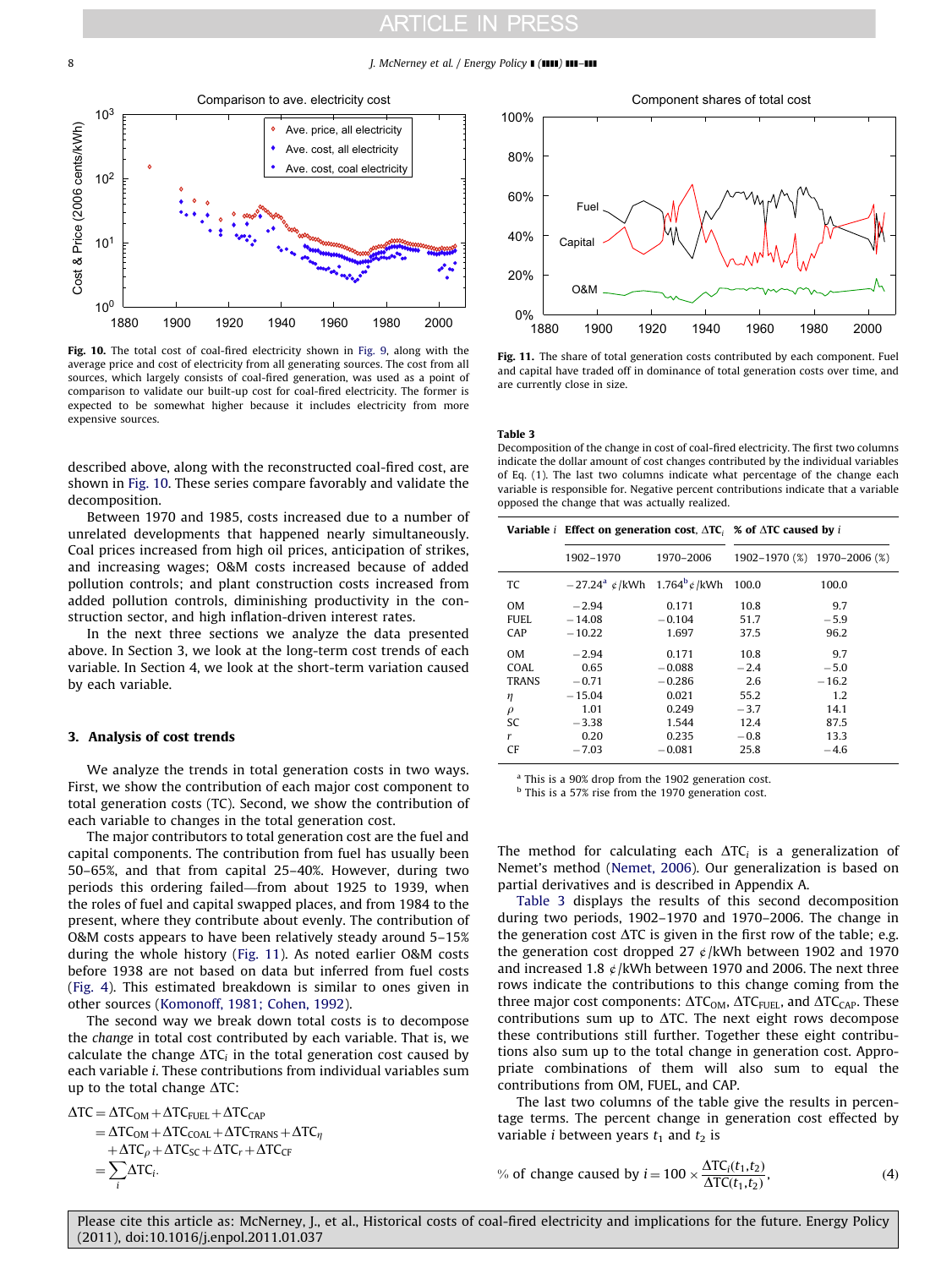<span id="page-8-0"></span>where  $\Delta TC_i(t_1,t_2)$  denotes the change caused by variable *i* between years  $t_1$  and  $t_2$ . By construction all percent contributions sum to 100%. An implication of Eq. (4) is that variables which oppose a given change in generation cost appropriately have negative percent contributions. For example, while in the first period total generation costs dropped about 27  $\phi$ /kWh (representing 100% of the total change), coal prices nevertheless increased slightly, and by themselves would have increased generation costs by 0.65  $\phi$ /kWh (thus representing  $-2.4\%$  of the total change.)

During the first period, two factors stand out most: increasing capacity factor, responsible for 26% of the decrease in costs, and improving efficiency, responsible for 55%. Following distantly are the specific capital cost (12%) and O&M cost (11%). The fuel component as a whole was responsible for 52% of the decrease in cost, and the capital component for 38%.

Surprisingly, the construction cost was only responsible for 12% of the change, despite decreasing by a factor of 5.4 during this time. However, it is important to realize that the magnitude of individual changes cannot be considered independently of other changes. If other cost-decreasing changes had not occurred simultaneously, the contribution of specific capital cost would have been much greater. Equally, if construction costs had not come down, it would have held up progress of the technology and changes in other factors would have been less important. Note that this is not a bug of the decomposition method used, but a fact occurring for any decomposition because changes in variables cannot be considered independently of other variables.<sup>9</sup>

During the second period, increases in plant construction costs contributed dramatically to the increase in generation cost. The capital component as a whole rose sufficiently by itself to double total costs. The O&M cost made a much smaller contribution to the increase, while a small change in fuel costs mitigated the total change in generation costs somewhat.

So far, we have studied the long-term evolution of each variable and its effect on the generation cost. In addition to long-term trends, though, some variables show significant short-term variation. In the next section, we examine the influence of this variation on the generation cost.

#### 4. Analysis of cost variation

We now look at the influence of short time (10 year) variations on the generation cost. We can do this using the same decomposition technique used above. First, we calculate  $\Delta TC_i$  for each variable *i* between two given years  $t_1$  and  $t_2$ , as before. Then, instead of comparing  $\Delta TC_i$  to  $\Delta TC$ , we compare it to the value of TC in year  $t_1$ :

% variation caused by 
$$
i = 100 \times \frac{\Delta TC_i(t_1, t_2)}{TC(t_1)}
$$
.

This measures how much the change in  $i$  actually raised the generation cost between years  $t_1$  and  $t_2$ . Note that the previous section asked "how much of the generation cost change  $\Delta TC$  does  $\Delta TC_i$  represent?," regardless of the actual size of  $\Delta TC$ . Now we are asking whether  $\Delta TC_i$  actually changed the cost significantly.

 $y(x_1,x_2,x_3) = x_1x_2 + x_3.$ 



Fig. 12. The variation in total generation cost, TC, caused by changes in the coal price, COAL (top), specific construction cost, SC (middle), and capacity factor, CF (bottom). Heights of vertical lines estimate how large a change in the total generation cost was caused by the change in the coal price over the preceding 10 years. Time intervals with historically large changes are indicated. These variables caused the largest cost changes out of those given in Eq. (1).

Rather than showing the variation in generation cost (TC) contributed by all the variables presented in the previous section, we focus on the three largest contributors of variation: the price of coal (COAL), the specific construction cost of plants (SC), and the capacity factor (CF). Fig. 12 shows the influence these variables had on the generation cost. The height of the bar at each year t shows the value of  $\Delta TC_i(t-10,t)/TC(t-10)$ ; i.e. the size of the price change caused by variable  $i$  over the previous 10 years. Thus, Fig. 12 uses a sliding window which considers changes over every possible 10-year period.

The largest increase over any 10-year span came from coal price changes between 1968 and 1978, when coal prices alone caused generation costs to increase by 64.3%. The total increase in generation cost during this same period was 131.1%. The remainder of the increase was driven mostly by increasing O&M and capital costs.

Nevertheless, the construction cost and the capacity factor also contributed significant variation. Whereas coal price variation has tended to be smooth, with changes from consecutive years

<sup>&</sup>lt;sup>9</sup> Consider for example, some quantity y which depends on three variables  $x_1$ ,  $x_2$ , and  $x_3$ :

Suppose that  $x_2$  changes by 100%, and  $x_3$  changes by 5%. Does this mean that  $x_2$ 's contribution to the change is greater? Not necessarily; if  $x_1$  is sufficiently small, then the change in the *product*  $x_1 x_2$  may be tiny compared with the 5% change in  $x_3$ . Thus, there are important "cross-effects" of variables, which cannot be avoided and are a general fact of decomposing changes.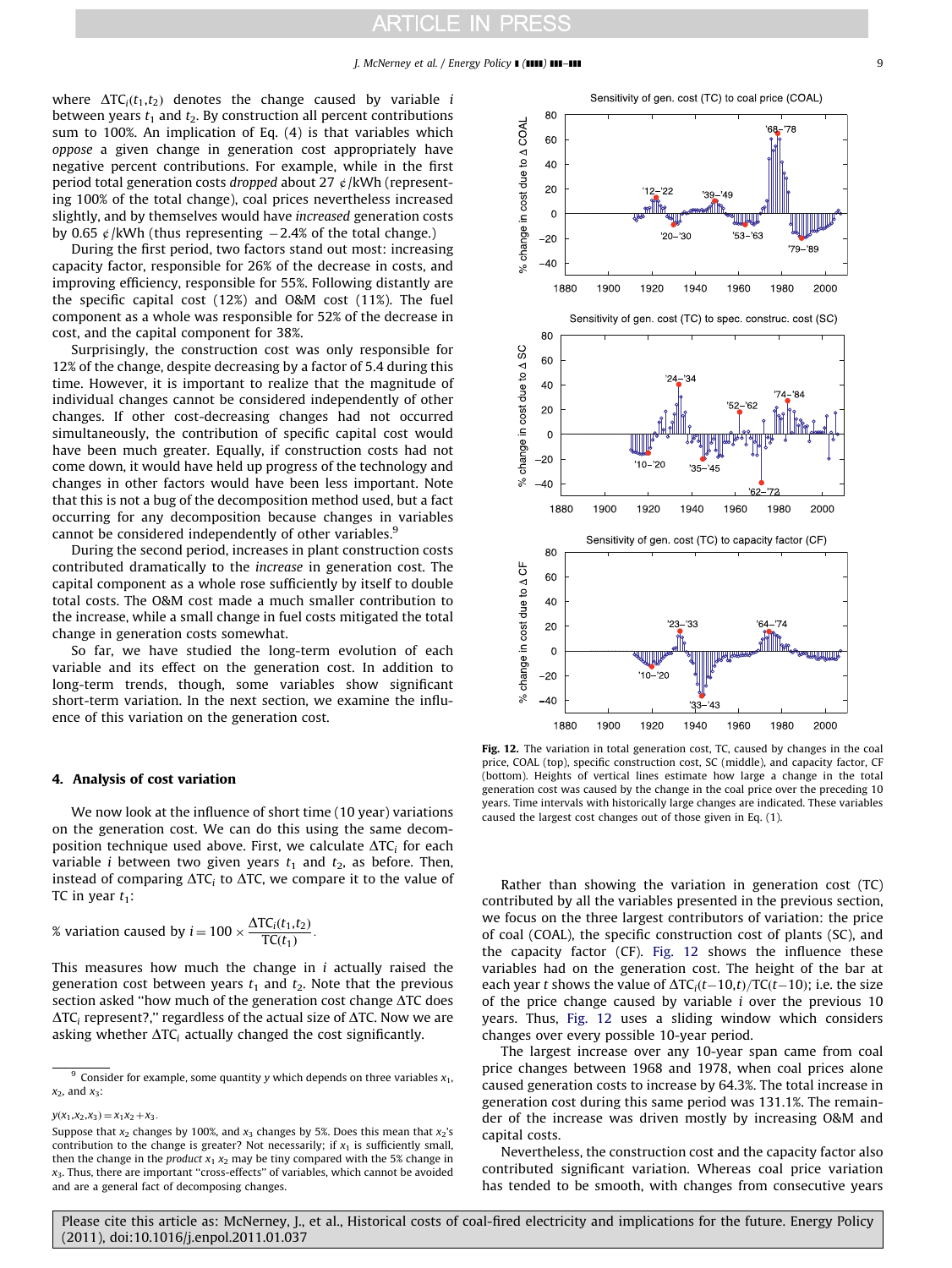#### <span id="page-9-0"></span>10 J. McNerney et al. / Energy Policy 1 (1111) 111-111



Fig. 13. Number of coal units produced (top) and geometric average capacity of new units (bottom). Source: [Platts UDI World Electric Power Plants Database](#page-12-0)).

reinforcing each other, variation from construction costs is more noisy from year to year (although still following a long term trend.) Unlike coal, which is more or less the same product every year, each year's batch of new coal plants has unique characteristics that may make it more or less expensive than those of neighboring years. Thus, some of the spikes seen in the second plot of [Fig. 12](#page-8-0) are due to two batches of plants 10 years apart that happen to have significantly different average costs.

Finally, although the capacity factor also contributed large variation, it is mostly an exogenous factor. It depends on industry-wide trends, rather than on any factors unique to coal-fired electricity, as mentioned before.

#### 5. Future implications

The history of coal-fired electricity suggests there is a fluctuating floor to its future costs, which is determined by coal prices. In the following sections, we elaborate on this point.

To motivate our discussion, we note that the driving variable behind the capital cost has been the specific construction cost, while the driving variable behind the fuel cost since efficiencies stopped improving has been the price of coal. The specific construction cost has tended to follow steady long term trends. In contrast, the price of coal seems to vary randomly, with no clear trends. As discussed in the next section, we hypothesize that this difference in price behavior is due to a fundamental distinction between a commodity and a technology. First, we suggest a framework for discussing these qualitative differences in price evolution, and then we apply the framework to the present example of coal-fired electricity.

#### 5.1. Commodities versus pure technologies

In this section we present the conjecture that the prices of commodities and technologies evolve in fundamentally different ways. The meaning of these terms will be clarified momentarily, but the relevance to coal-generated electricity is that coal is essentially a commodity, whereas the construction cost of a plant is closer to (though not purely) a technology.

the activity of speculators should bound the long-term rate of growth or decline of the price. Otherwise it would be possible to make unreasonable profits – more reliably than could be made in alternative investments – by either buying coal and hoarding it or by short selling coal.<sup>10</sup>

A pure technology is a body of knowledge, such as knowledge of a manufacturing process. We will say a product behaves like a pure technology when accumulated knowledge, reflected in changes to the technology's design, is a greater determinant of its cost evolution than speculation. For example, the fuel component of coal-fired plants was initially more pure technology-like. Changes to boiler and plant design ([Veatch, 1996](#page-12-0)) resulted in growth of thermal efficiency and pure technology-like cost evolution in the fuel component (which depends on the thermal efficiency.) Although the input cost of coal could and did change, its changes had less impact on the fuel component cost than these pure design changes. In the present day, with many of the efficiency improving design changes already exploited, changes to input costs determine changes in the fuel component to a greater extent, making the fuel component more commoditylike. $11$ 

Commodities and pure technologies are ends of a spectrum, and probably no real products are completely one or the other. The specific construction cost, for example, depends on construction technologies—that knowledge of construction process and design which separates efficient uses of materials and labor input from inefficient uses. However, specific construction cost also depends on material commodities, such as steel. Thus specific construction cost is partly a technology and partly a commodity. Likewise coal is not completely a commodity, since knowledge of coal mining methods also affect its price, in addition to the speculation mechanisms mentioned above. A third example of this mixed composition is a photovoltaic system. The price of a photovoltaic (PV) system depends in part on commodities, such as metals and silicon. Increases in the price of silicon, for example, caused increases in the cost of PV cells in 2005–2006.

A commodity is a raw material or primary agricultural product that can be bought and sold. A standard assumption in the theory of finance is that markets are efficient; roughly speaking, this means it should not be possible to make consistent profits by arbitrage of commodities using simple strategies. If the price of coal were too predictable using simple methods, such methods would become common knowledge, and the buying and selling activity of speculators would affect prices in a way that would destroy their predictability. More specifically, one expects prices to follow a random walk to some approximation. Furthermore,

<sup>10</sup> Other ways to speculate on the price of coal are to buy or sell coal companies and to buy or sell land containing coal deposits.

 $11$  It is also reasonable to wonder the extent to which coal itself is a pure technology versus a commodity. This question is further complicated by the fact that coal is influenced by scarcity factors as well as technological factors. Anecdotal evidence makes it clear that both of these are influential. Both of these factors can, and probably did, cause changes in the cost/It is interesting, though, that they should stay so balanced with each other over a 130 year period. We say this noting that the dramatic rise in the 70s was largely due to exceptional circumstances having little to do with scarcity or technology factors.) Nevertheless, the theory of finance bounds the anticipated long-term changes that can occur. This allows for unanticipated changes that may have any size. It also allows for anticipated long-term changes that are sufficiently slow that they are not worth taking advantage of.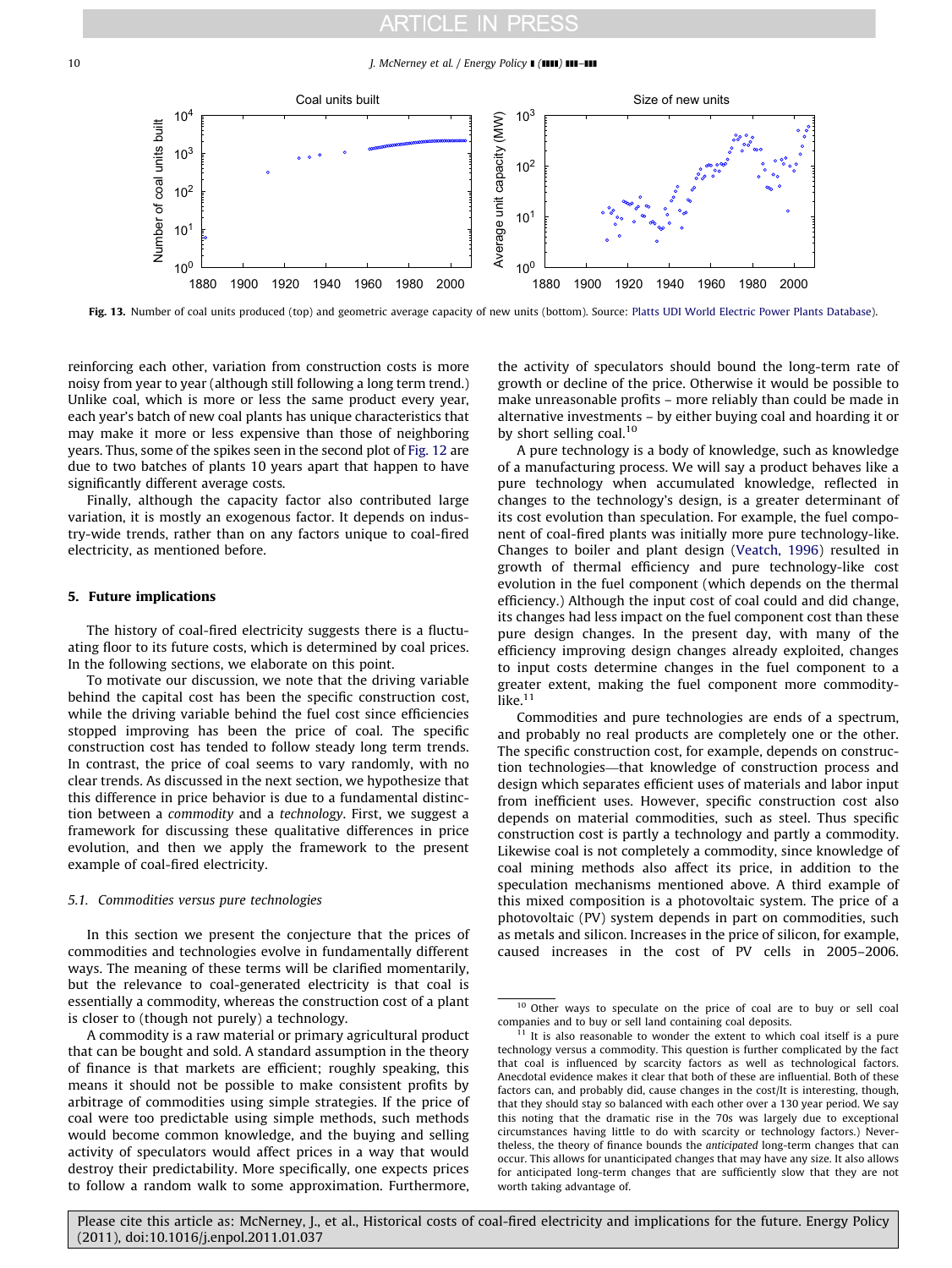Nonetheless, silicon is far from a raw material—processing dominates the cost of mono and polycrystalline silicon, rather than commodity input costs. Thus, while the price of PV cells is partially commodity-driven, it may behave more like a pure technology than a commodity. Its historical behavior suggests this is true (see the silicon price time series in [Nemet, 2006\)](#page-12-0), though this possibility deserves further investigation.

#### 5.2. Modeling a commodity

The price of a commodity is usually modeled using time series methods. Time series models form a class of nested models that can be arbitrarily complex, but the simplest model and conventional starting point is an autoregressive model of order 1 (AR(1).)

The AR(1) model is defined by the equation:

 $p_t = \gamma p_{t-1} + \mu + \varepsilon_t.$ 

Here  $p_t$  is the logarithm of the price in year t,  $\varepsilon_t$  is a random variable, and  $\gamma$  and  $\mu$  are parameters. The noise term  $\varepsilon_t$  is assumed to be uncorrelated in time and normally distributed with variance  $\sigma_{\varepsilon}^2$ . The three parameters  $\gamma$ ,  $\mu$ , and  $\sigma_{\varepsilon}$ , combined with an initial condition  $p(0)$ , determine a given AR(1) process.<sup>12</sup>

The parameter  $\gamma$  determines the long-term behavior of the process. When  $y = 1$ , the process is a random walk with drift, and when  $\mu > 1$  the mean of the distribution of future prices grows without bound. When  $\gamma$  < 1, the process is stationary and the distribution of future prices asymptotically has a fixed variance. The closer  $\gamma$  is to 1, the larger the variance of the limiting distribution becomes. For  $\gamma = 1$ , the parameter  $\mu$  generates drift in the random walk, but for  $\gamma$  < 1 it sets a non-zero mean value around which the price moves.

To see how closely the coal price resembles a random walk, we fit the historical coal price to the AR(1) model using least squares regression. The parameter values obtained are  $\gamma \approx 0.956\pm0.053$ ,  $\mu \approx 0.144 \pm 0.174$ , and  $\sigma_{\varepsilon} \approx 0.080$ . Note that  $\gamma$  has an error interval that includes  $\gamma = 1$ . Since  $\gamma = 1$  has qualitatively different behavior than  $\gamma$  < 1, it is important to know the likelihood that the underlying process actually has  $\gamma = 1$  and is, therefore, a random walk. We apply various Dickey–Fuller tests of the nullhypothesis that the underlying process is a random walk, and find that in no test can this possibility be rejected. Thus, our hypothesis is validated in two different ways: First, to within statistical error  $y \approx 1$ , suggesting a random walk, and second, to within statistical error the drift rate  $\mu \approx 0$ , suggesting no long-term trend in coal prices.

#### 5.3. Modeling a technology

To complete our discussion contrasting commodities and technologies, we describe the two most common models, experience curves (which are typically assumed to be power law) and extrapolation of time trends (which are typically assumed to be exponential).

The cost of a technology is often modeled in terms of an experience curve, a plot of its cost versus its cumulative production. The motivation for plotting cost against cumulative production often uses the following chain of reasoning: cumulative production measures "experience" with a technology; as a firm or industry gains experience it makes improvements to the technology, which cause cost reductions; therefore, there may be a simple, predictable relationship between cumulative production and cost. Alternatively, one can argue that cumulative production is an indicator of profit-making potential, which drives the level of effort directed at improving a given technology ([Gavin and Steven Klepper, 2000](#page-12-0)).

In fact, a simple relationship is frequently observed: empirical experience curves often appear to obey power laws. There is a large literature attesting to this regularity [\(Dutton and Thomas,](#page-12-0) [1984; Thompson, 2009\)](#page-12-0). Partly for this reason, the experience curve, combined with the assumption of a power law form, has become the prevailing method for extrapolating future costs ([Farmer and Trancik, 2007](#page-12-0)). The power law functional form can also be derived from theoretical models ([Muth, 1986; McNerney](#page-12-0) [et al., to appear](#page-12-0)).

We find it useful to distinguish the *data* from any particular hypothesis about its shape. We, therefore, use the term experience curve to mean the plot of cost versus cumulative production, whatever its shape. We reserve the term Wright's law for the hypothesis that an experience curve should follow a power law. While we acknowledge that many researchers implicitly include the power law functional form with the definition of an experience curve, we prefer to refer to the data in a theory-neutral way.

Alternatively, the cost of technologies has been modeled as decreasing exponentially with time; this evolution can be viewed as a generalization of Moore's law. $13$  Moore's law (an exponential decrease in cost with time) and Wright's law (a power law decrease in cost with cumulative production) are not necessarily incompatible. They could simultaneously hold when cumulative production grows exponentially with time.<sup>14</sup>

Two kinds of criticisms have been brought against the practice of plotting cost data and fitting it to curves.<sup>15</sup> One is that it buries too much detail about the processes driving cost reductions ([Gavin and Steven Klepper, 2000](#page-12-0)). Another criticism questions the predictive power of different functional forms, since they have not been rigorously compared against each other. Further progress in this area requires both careful comparison of the predictive ability of different effective models and study of the causes underlying observed relationships. [Nagy et al.](#page-12-0) [\(in review\)](#page-12-0) have recently compared the historical prediction accuracy of various functional forms proposed by researchers to describe cost evolution, including Wright's law and Moore's law.

We note that any mathematical description of a technology's cost evolution is likely to fail when the technology itself substantially changes. A famous example is the Model T Ford, which dropped smoothly in cost from its introduction in 1909, when Henry Ford announced he would make a car that the common could afford, to 1929, when he ceased production. During this period the cost of Model T's follow Wright's law quite well ([Abernathy and Wayne, 1974](#page-12-0)). After that Ford produced other models with better performance and, not surprisingly, higher costs. This is an important point; in general an extrapolation may only hold when the product faces fixed performance criteria. When a product is called upon to meet criteria it did not previously meet, such as lower pollution or higher safety, its cost evolution may show discontinuous behavior.

The two models presented are the most common models for what we call technology-like cost evolution. The important

<sup>&</sup>lt;sup>12</sup> "Order one" refers to the number of earlier prices the model regresses the current price onto. An AR(3) model, for example, would be specified as  $p_t = \gamma_1 p_{t-1} + \gamma_2 p_{t-2} + \gamma_3 p_{t-3} + \mu + \varepsilon_t.$ 

<sup>&</sup>lt;sup>13</sup> See [Nagy et al. \(in review\)](#page-12-0). Moore's law originally states that the number of transistors per integrated circuit doubles about every two years on average. This regularity can be restated in terms of the cost per transistor, which also decreases exponentially over time. The new statement of Moore's law has the advantage of being expressed in general terms comparable across technologies (i.e. cost versus time).<br> $\frac{14}{14}$ 

See, for example, [Sahal \(1981\)](#page-12-0).

<sup>&</sup>lt;sup>15</sup> These criticisms have often been directed against experience curves in particular, but could apply to any low-dimensional model of cost evolution.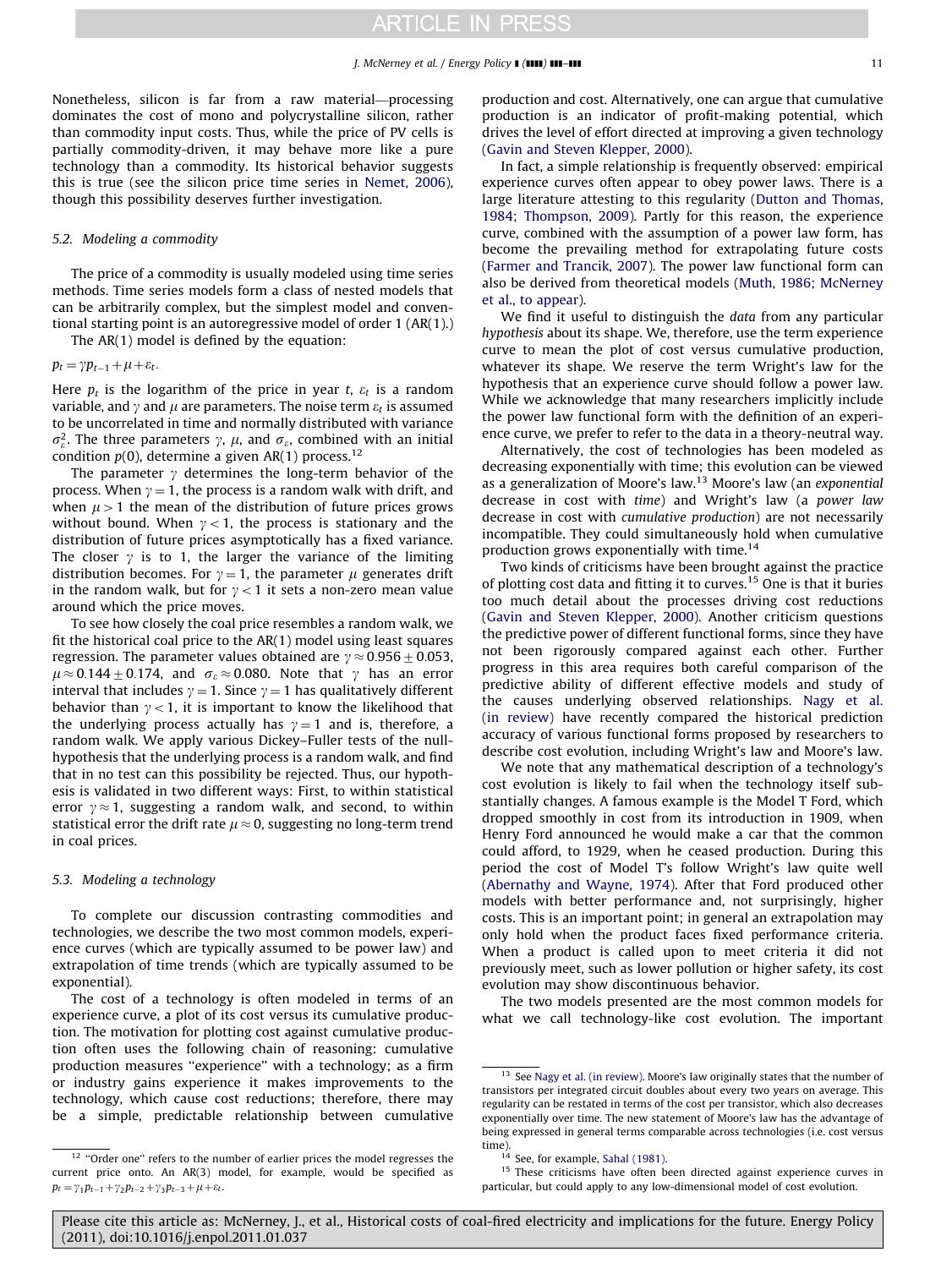property they share is that both involve predictable, long-term, decreasing costs. With this in mind, we now return to the specific case of coal-fired electricity.

#### 5.4. Application to coal-fired electricity

Plant construction costs have not dropped significantly in 40 years. Pollution controls have redefined coal plants to such a degree that they are not really the same product as that produced in the first 80 years. But let us imagine what would happen if coal plant construction costs were to revert to the same technologylike cost evolution they followed during the first 80 years. Plant costs would drop again, and dropping plant costs would cause fuel – undergoing commodity-like evolution – to become the dominant cost. The dominance of fuel costs would in turn lead to greater sensitivity of generation costs to fluctuations in the price of coal. Thus, the price of coal would determine a fluctuating floor on coal-fired generation costs.

This scenario assumes no dramatic change in thermal efficiency. As mentioned in Section 2.3.4, efficiency in the U.S. has remained flat over the last 50 years for several reasons, while it has increased elsewhere. However, it would take a substantial increase in efficiency to yield a substantial reduction in fuel costs—of a magnitude comparable to historical reductions. For example, if the average efficiency increased from 33% to 43%, the fuel cost would be decreased by a factor of  $\frac{1}{\eta_2}$  $\frac{1}{1\eta_1}$  =  $\frac{1}{0.43}$  $\frac{1}{10.33}$  = 0.77, a far cry from the (physically unrepeatable) factor-of-10 improvement from the start off the industry.

For any plant design, once efficiency improvements have been exhausted, the price of coal will set a floor on total costs. If we consider the possibility of carbon capture and storage—which is likely to increase capital costs initially—the potential reduction in total costs over time would similarly be limited by the fluctuating floor defined by the coal price.

#### 6. Conclusions

We make several methodological advancements in this paper. We consider total generation costs (decomposed into components) rather than costs of single components alone, use data over a relatively long time span (over a century and covering the lifetime of the industry), and use a physically accurate bottom-up model of costs. As part of this decomposition, we model coal prices as a random walk while modeling construction costs and O&M costs as an improving technology.

We find evidence that the fuel and capital costs of coal-fired electricity evolve differently due to different behaviors in coal prices and plant construction costs. Coal prices have fluctuated with no trend up or down, while plant construction costs have followed long-term trends. The behavior of coal prices is consistent with the fact that coal is a freely traded commodity. Plant construction cost may follow a pattern of long term reduction because it is only weakly influenced by these effects and is able to realize improvements typically seen in technologies over time.

Such a difference in the behavior of coal prices and plant construction costs would yield different behavior for the fuel and capital cost components. Although historically both the fuel and capital components improved at similar rates, the main driver of improvement in fuel costs – thermal efficiency – has been unchanged since the early 1960s. Without a substantial improvement in the average thermal efficiency, the main driver of change in fuel costs would be the coal price. Coal prices, in contrast, are statistically neither decreasing nor increasing, and so provide a statistically fluctuating floor on the overall generation cost, with no clear long-term trend.

Although all the analysis in this paper is specific to coal, we hypothesize that a similar analysis might apply to other fossil fuel-based sources of electricity, such as natural gas. In fact, because natural gas and oil are both traded on exchanges, with standardized futures contracts, it is easier to speculate in them than it is in coal. Thus we would expect that the commodity part of our model will apply to them even more strongly. This would suggest that the costs of the major fossil fuel-based sources of electricity are all constrained by noisy floors determined by fuel prices.

#### Acknowledgments

We gratefully acknowledge financial support from NSF Grant SBE0738187. All conclusions presented here are those of the authors and do not necessarily reflect those of the NSF. We are grateful to Margaret Alexander and Tim Taylor for substantial help obtaining source materials. We thank Arnulf Grübler for helpful conversations and suggestions. We thank Charlie Wilson for several valuable conversations and extensive feedback on an early draft, and Dan Schrag for a challenge that led to the idea for this paper. We also thank anonymous reviewers for their insightful comments.

#### Appendix A. Change decomposition

Consider the following problem. We have a function  $f=f(x,y)$ , and during some period of time f changes as a result of simultaneous changes to  $x$  and  $y$ . We want to know how much of the change to  $f$  each variable is "responsible for."

To be more precise, let  $\Delta f$  be the change in f. We would like to decompose  $\Delta f$  into two terms, corresponding to the change contributed by each variable:

$$
\Delta f = \Delta f_x + \Delta f_y,
$$

where  $\Delta f_i$  denotes the change in f resulting from the change in i. A way to do this decomposition is suggested by the calculus identity

$$
df = \frac{\partial f}{\partial x} dx + \frac{\partial f}{\partial y} dy.
$$

The trick is to generalize this expression to finite rather than infinitesimal changes. More to the point, we need to be able to take common combinations of variables – e.g. products, quotients – and express changes to these combinations in ways appropriate for finite differences.

For example, consider a product of two variables,  $f(x,y) = xy$ . The differential  $f$  is

$$
df = x\,dy + y\,dx
$$

suggesting the decomposition for finite differences is  $\Delta f = x\Delta y + y\Delta x$ . However, the correct expression is

$$
\Delta f = x\Delta y + y\Delta x + \Delta x \Delta y.
$$

In addition to the two expected terms, a third cross term containing both differences appears. As the differences become small, the cross term will vanish more quickly than the other terms, recovering the calculus limit  $df = x dy + y dx$ . However, for finite differences, the cross term potentially introduces a large residual if ignored.

In order to decompose the change in  $f$  into just two pieces, we evenly split the cross term into the other terms:

$$
\Delta f = x\Delta y + \frac{1}{2}\Delta x\Delta y + y\Delta x + \frac{1}{2}\Delta x\Delta y
$$
  
=  $(x + \frac{1}{2}\Delta x)\Delta y + (y + \frac{1}{2}\Delta y)\Delta x$ .